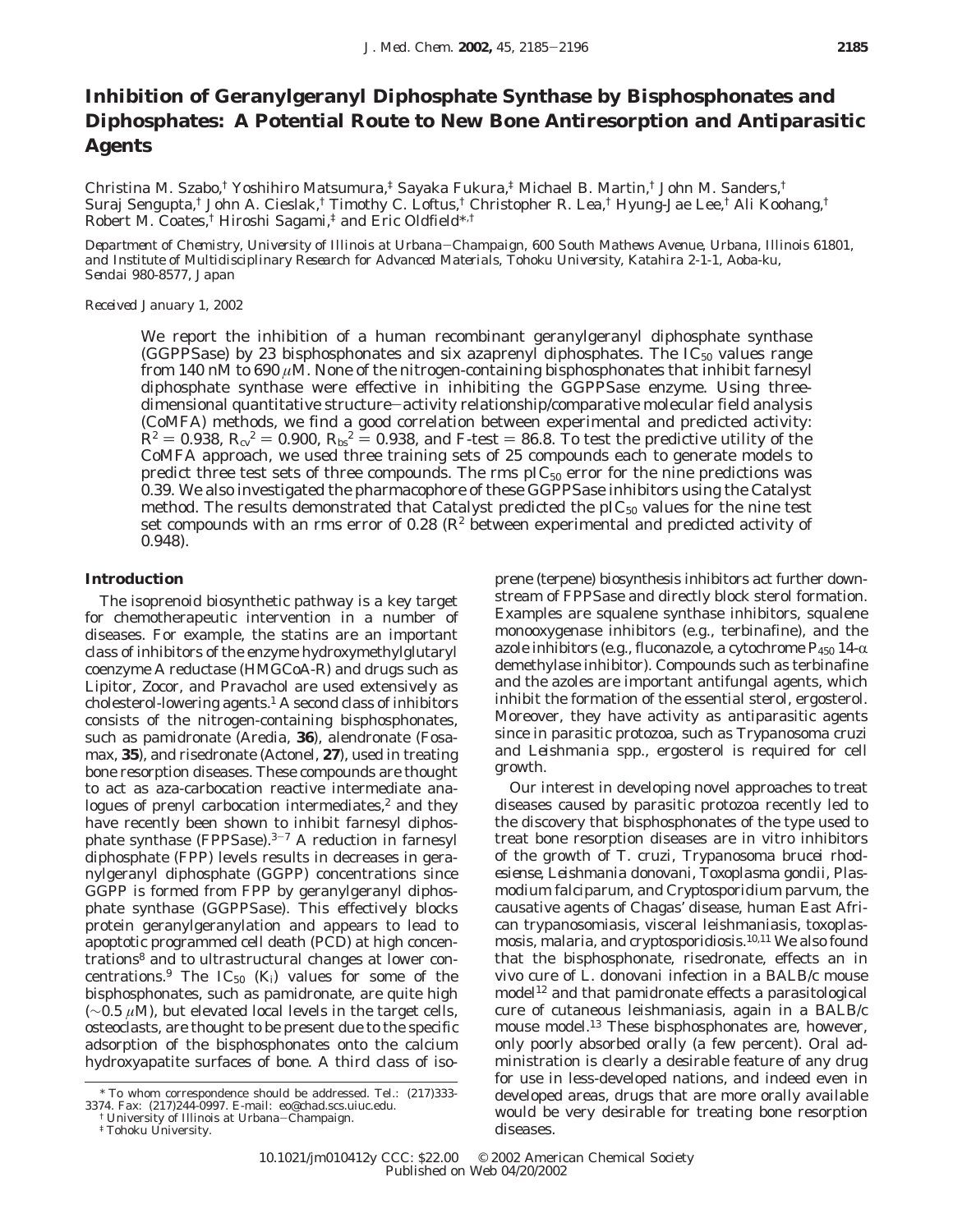

**Figure 1.** Isoprene chain extension reaction catalyzed by geranylgeranyl PP synthase: Ionization of farnesyl PP generates the first of two carbocation intermediates. Condensation with isopentenyl PP gives rise to a second carbocation that undergoes proton elimination to form geranylgeranyl PP. FPP can also be produced by the enzyme from GPP and IPP.

Because protein geranylgeranylation is of key importance in bone resorption, $^{14}$  we reasoned that a more direct approach to developing new chemotherapeutic agents would be to investigate GGPPSase inhibitors. In this context, it was reported some time ago that native GGPPSases from rat liver and in rat brain homogenates are inhibited by the aza-carbocation analogue 3-aza-2,3 dihydrogeranylgeranyl diphosphate (3-azaGGPP, **5**).15 This inhibitor has a considerably longer carbon chain than the conventional nitrogen-containing bisphosphonates currently in use in bone resorption therapy, which also have substantial activity against a broad spectrum of parasitic protozoa, so the activity of this compound suggested that GGPPSase might represent a useful new target. In addition, the more lipophilic nature of typical GGPPSase inhibitors such as 3-azaGGPP (**5**) might have the added advantage of improved absorption relative to nitrogen-containing bisphosphonates in current use.

The Tohoku group recently reported the cloning, expression, and partial characterization of a human GGPPSase, which catalyzes the condensation of geranyl diphosphate (GPP) or FPP with isopentenyl diphosphate (IPP) to give the  $C_{20}$  polyprenyl PP homologue.<sup>16</sup> Although FPPSase and GGPPSase have only a 16% sequence identity, the five conserved amino acid motifs characteristic of trans-prenyl transferases are present in both proteins. Consequently, it appears reasonable to suppose that the mechanisms of the reactions they catalyze are similar and proceed through analogous carbocation+/OPP- ion pairs, as illustrated in Figure 1.17 Therefore, it seemed likely that bisphosphonates and related compounds that mimic these or related carbocation intermediates might have similar inhibitory effects on GGPPSase.

In this article, we report the first results on the inhibition of a human recombinant GGPPSase by bisphosphonates and azaprenyl diphosphates. The  $IC_{50}$ values range from 140 nM to ∼690 *µ*M. We also report the results of a three-dimensional quantitative structure-activity relationship (3D-QSAR)/comparative molecular field analysis (CoMFA) of the inhibitory activity of these compounds, together with predictions of the inhibitory activities of three sets of three compound test sets against GGPPSase using 3D-QSAR/CoMFA and Catalyst<sup>18</sup> pharmacophore modeling approaches.

#### **Synthetic Methods**

Procedures developed previously for a six step synthesis of  $3$ -azaGGPP  $(5)$  from farnesol<sup>15</sup> were adapted to the preparation of the shorter chain polyene amino diphosphates, 3-azaFPP (**6**) and 3-azaGPP (**7**), as shown in eq 1. The principal difference was the use of *N*methyl-*N*′-*tert*-butylformamidine in place of the corresponding *N*′-cyclohexyl derivative in the nucleophilic aminomethylation step by Meyers' lithioformamidine method.19 This change was made to facilitate separation of the relatively volatile amine **2c** from the primary amine byproduct generated concurrently in the alkaline hydrolysis of the formamidine intermediate. *N*-Alkylation of secondary amines **2b**,**c** with *tert*-butyl bromoacetate (THF, Et<sub>3</sub>N), LiAlH<sub>4</sub> reductions (ether, 25 °C), conversion to the methanesulfonates (MsCl,  $CH_2Cl_2$ , Et<sub>3</sub>N,  $-15$  °C), and displacements with tetrabutylammonium pyrophosphate (2.5 equiv,  $CH_3CN$ , 25 °C) were conducted according to the published procedures.15,20



After ion exchange, the hygroscopic ammonium salts, **6** and **7**, were freed from contaminating diphosphate by selective precipitations of the inorganic salt in ammonium bicarbonate buffer. The purities with respect to contamination by inorganic diphosphate and monophosphate as well as other phosphorus-containing impurities were estimated by integration of 31P nuclear magnetic resonance (NMR) spectra. The homologous azaprenyl diphosphates, 3-azahomoGGPP (**11**) and 3-azahomoFPP (**12**), were prepared in similar fashion from amines **2a**,**b** by *N*-alkylation with *tert*-butyl acrylate to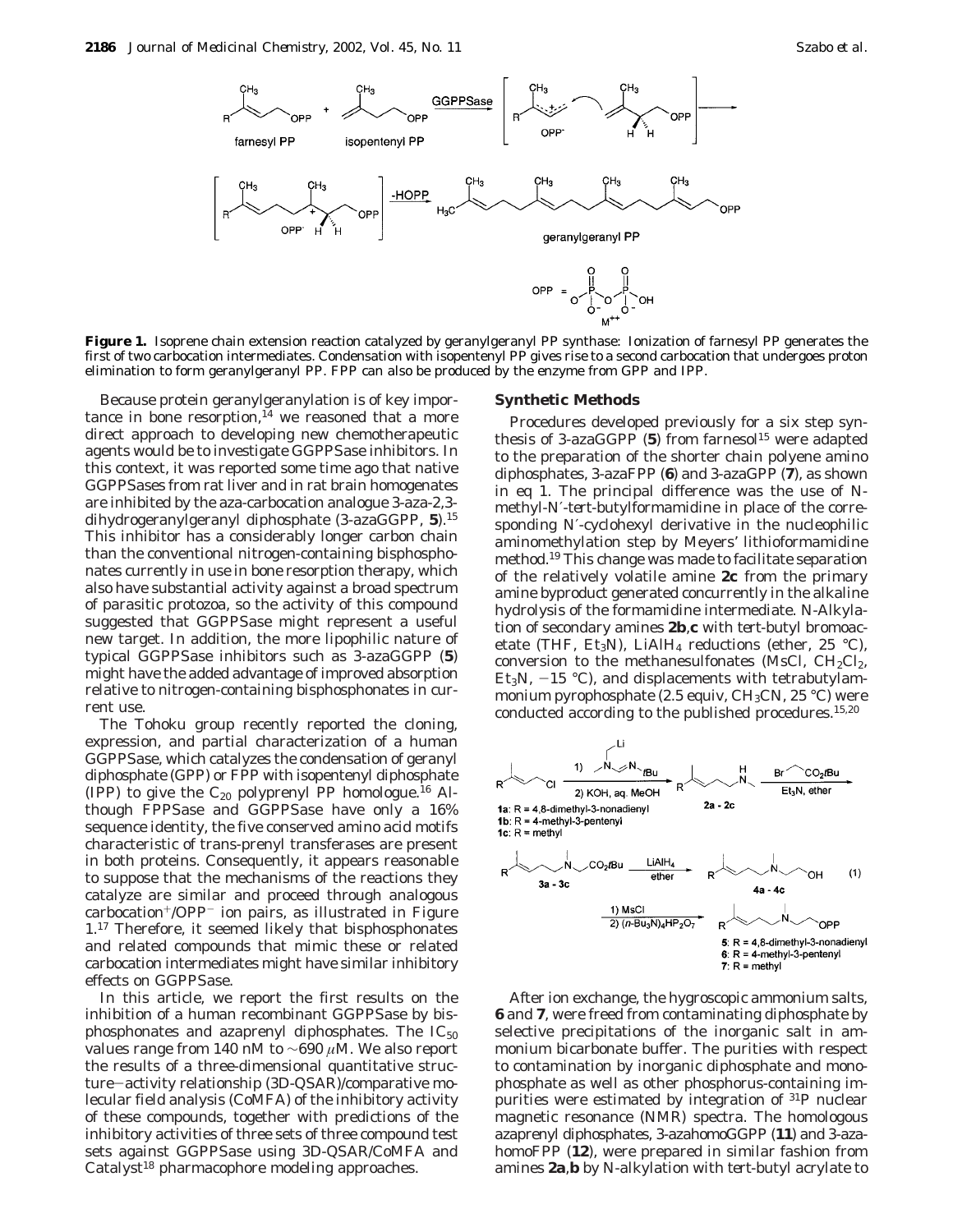





**Figure 3.** Structures of the 23 bisphosphonates investigated.

the corresponding *â*-amino propionates **8** and **9** (MeOH, reflux; 70-72%), hydride reductions to tertiary amino alcohols **10a**,**<sup>b</sup>** (82-91%), and conversion to the diphosphate monoesters by S*N*2 displacements of the derived mesylates and/or chlorides (80-81%) (eq 2).



Most of the 1-hydroxymethane-1,1-bisphosphonates shown in Figure 3 were prepared previously by condensation of the corresponding carboxylic acids with phosphorous acid and PCl3. 10,21 Ibandronate (**32**) was obtained for the present study by phosphonylation of *N*-methyl-*N*-pentyl-3-aminopropionic acid according to this method. The aminomethanebisphosphonates were synthesized from the corresponding primary amines by condensation with ethyl orthoformate and diethyl phosphite followed by acid hydrolysis.10,22

#### **Results and Discussion**

We investigated the activities of the 29 compounds shown in Figures 2 and 3 in inhibiting the formation of [14C]GGPP from either GPP or FPP, using [14C]IPP substrate. To confirm the formation of radioactive products, one-dimensional thin-layer chromatography (TLC), with autoradiographic detection of  $[{}^{14}C]FPP/{}$  $[$ <sup>14</sup>C $]$ GGPP, was used and representative results are shown in Figure 4. The inhibitor concentrations required for 50% enzyme inhibition (the  $IC_{50}$  values) were obtained from a graphical fit of the data using a rectangular hyperbolic function. Representative results are shown in Figure 5. The  $IC_{50}$  values so obtained are compiled in Table 1 together with the trivial names of several compounds and the code numbers used by the Procter and Gamble Company in their publications.<sup>23</sup> The compound numbers in the text refer to Figures 2 and 3.

The range of activity of these compounds is quite large, 140 nM to ∼690 *µ*M, with the most active compounds having similar  $IC_{50}$  values to FPPSase inhibitors such as pamidronate and alendronate.<sup>24,25</sup> However, the N-containing bisphosphonates have almost no activity against GGPPSase, Table 2. It is thus of interest to develop more QSARs for GGPPSase (and FPPSase) inhibition to help clarify the origin of these rather large differences (e.g., risedronate, **27**:  $IC_{50} \sim 10$  nM, FPP-Sase; ∼350 *µ*M, GGPPSase) and potentially to develop more effective drugs.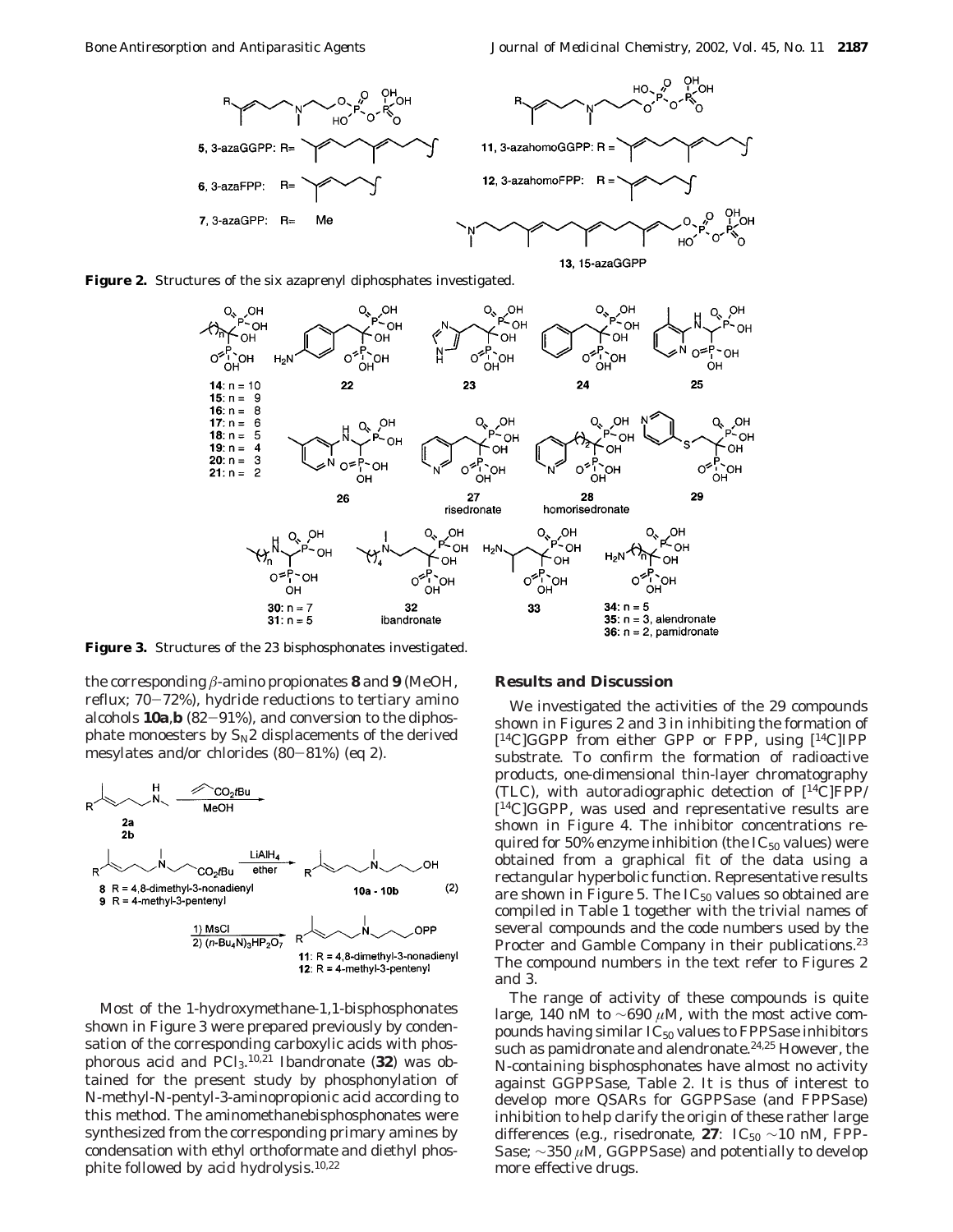

**Figure 4.** (A) Schematic flowchart for assay of GGPPSase inhibition. (B-F) TLC results for compounds **<sup>5</sup>**, **<sup>30</sup>**, **<sup>15</sup>**, **<sup>19</sup>**, and **<sup>32</sup>**, respectively, for [14C]IPP incorporation into FPP and GGPP with GPP substrate (left half of TLC lanes) and [14C]IPP incorporation into GGPP with FPP substrate (right half of TLC lanes). Inhibitor levels used are as indicated.

To begin this process, we first carried out a 3D-QSAR/ CoMFA investigation of SARs for the 23 bisphosphonates together with the 5 azaprenyl diphosphates that had measurable activities (Table 1, Figures 2 and 3) to try to deduce which structural factors are most important in GGPPSase inhibition. Each of the bisphosphonate compounds was aligned to the most active bisphosphonate (**16**) acting as a template by performing an rms fitting of the pharmacophoric atoms of each conformer to those of the template by using the shape

reference alignment function of the QSAR module of Cerius<sup>2</sup> 4.6.<sup>26</sup> The alignments of each of the molecular mechanics geometry-optimized structures, obtained through pairwise superpositioning using the maximum common subgroup (MCSG) method, placed all 23 bisphosphonates in the same reference frame as the shape reference. We used the geometry of GPP bound to the active site of FPPSase $^{27}$  as a model with which to build the energy-minimized structure of 3-azaGGPP (**5**). The structures of 3-azaFPP (**6**), 3-azaGPP (**7**), 3-azahomoG-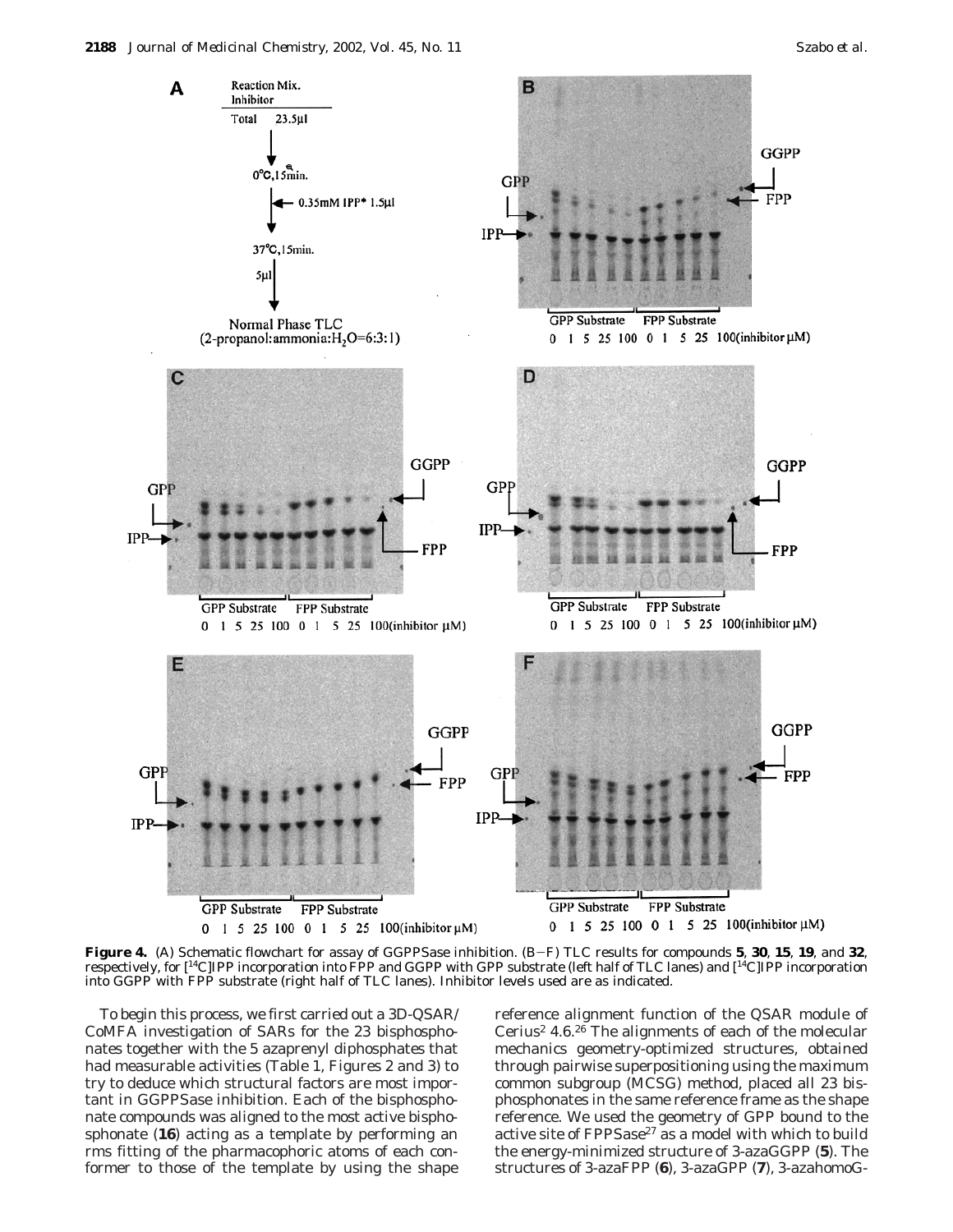

**Figure 5.** GGPPSase enzyme inhibition by (A) **5**; (B) **12**; (C) **15**; (D) **14**; (E) **17**; and (F) **19** together with least-squares fits to the equation  $I = (I_{\text{max}}C)/(\text{IC}_{50} + C)$  where *I* is the inhibition fraction,  $I_{\text{max}} = 1$ , *C* is the concentration of the inhibitor (*µ*M), and IC<sub>50</sub> is the concentration for 50% inhibition (*µ*M).

GPP (**11**), and 3-azahomoFPP (**12**) were all then built by suitable modifications of **5**. All of the azaprenyl compounds were aligned to the bisphosphonates by performing a least-squares fit in Cerius<sup>2</sup> between four atom centers. Specifically, the two phosphorus atoms, the oxygen adjacent to the prenyl side chain, and C-1 in the azaprenyl diphosphates were aligned to the corresponding phosphorus atoms, C-2, and C-3 in compound **16**. All ring nitrogens in the aromatic species were assumed to be protonated, as were the amino-alkyl side chains in the nonaromatic bisphosphonates (such as ibandronate, **32**), while the phosphonate groups each had  $a -1$  charge. The diphosphate charges were taken to be -2. In the case of the protonated form of **<sup>32</sup>**, the molecule is chiral: the enantiomer that best fit the overall alignment, (*S*)-ibandronate, was selected for incorporation into the QSAR model. The *S* stereroisomers of the protonated forms of **<sup>5</sup>**-**<sup>7</sup>** and **<sup>33</sup>** and the *<sup>R</sup>* stereoisomers of the protonated forms of **11** and **12** were also used. The results of the alignment are shown in Figure 6, which includes the superimposition of all

training set molecules in order to illustrate the overall alignment of the conformers used. Charges were calculated by using the Gasteiger-Marsili method.<sup>28</sup> We then used 3D-QSAR/CoMFA methodologies, as embodied in the Cerius<sup>2</sup> 4.6 suite of programs, to analyze the inhibition data shown in Table 1. We performed a regression analysis of the inhibition results using the relationship  $\text{pIC}_{50} = -\text{log} (\text{IC}_{50}, \text{M})$  and the genetic function approximation (GFA) algorithm<sup>29</sup> to obtain the following QSAR equation

pIC50 ) 3.55 <sup>+</sup> 0.44 <sup>×</sup> "CH3/473" - 0.37 <sup>×</sup> "CH3/330" + 0.04 <sup>×</sup> "CH3/461" - 0.01 <sup>×</sup> "H+/318" (3)

The descriptors  $H^+$ ,  $HO^-$ , and  $CH_3$  represent the corresponding probe interaction energies (electrostatic, hydrogen bond donor/acceptor, and steric, respectively) at defined grid points. The locations of the four grid points appearing in this particular CoMFA equation are shown in Figure 6. As expected, there are no points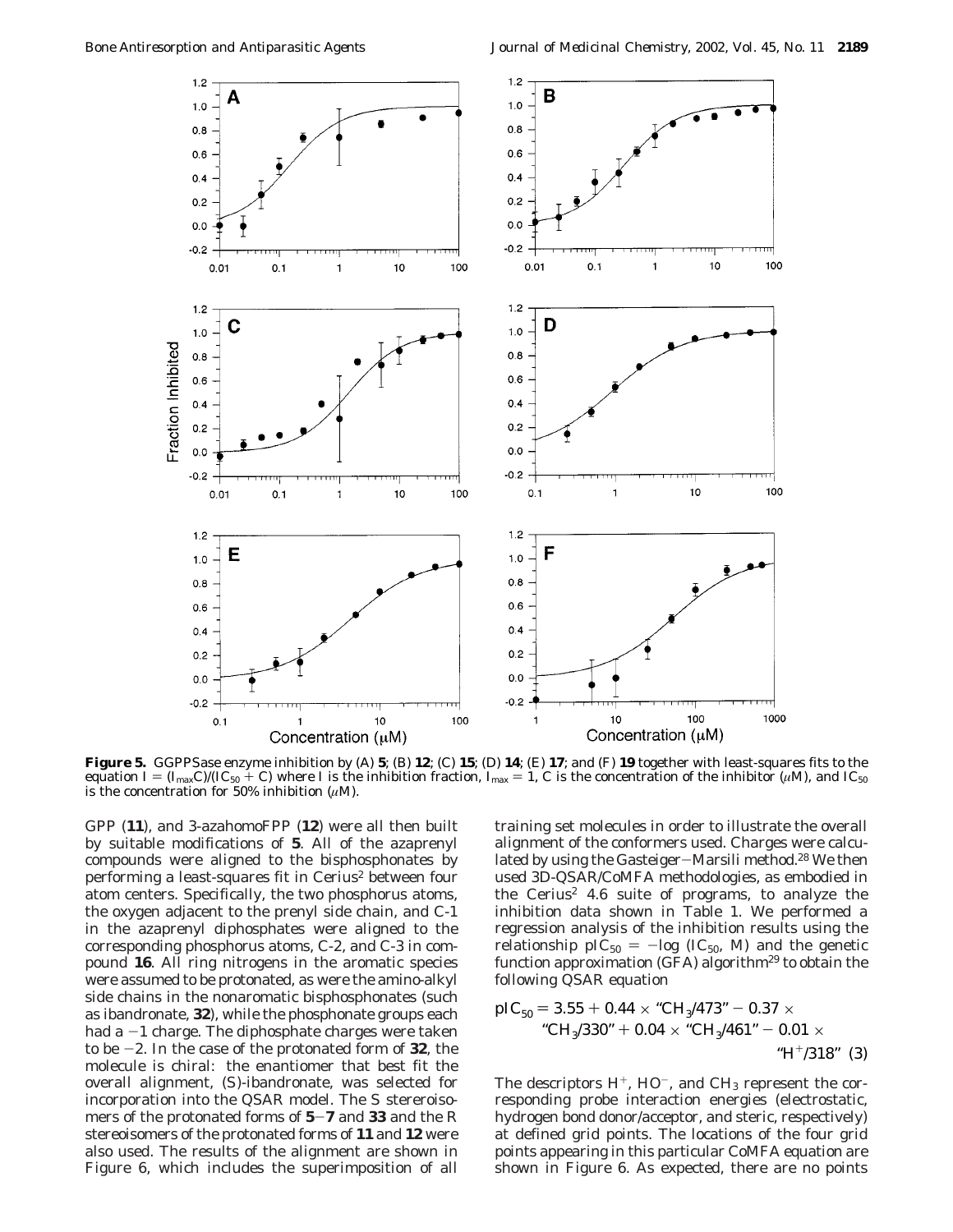Table 1. Experimental IC<sub>50</sub>, pIC<sub>50</sub>, and Predicted pIC<sub>50</sub> Values for GGPPSase Inhibitors and Statistical Results of 3D-QSAR CoMFA and Catalyst Models (See Figures 2 and 3 for Compound Structures)

|                                                                                                  |                       |            | 3D-QSAR/CoMFA predicted $pIC_{50}^a$ |                   |       | Catalyst predicted $pIC_{50}^a$ |                   |       |       |          |
|--------------------------------------------------------------------------------------------------|-----------------------|------------|--------------------------------------|-------------------|-------|---------------------------------|-------------------|-------|-------|----------|
|                                                                                                  | experimental activity |            | 28 compd                             |                   |       | 28 compd training set           |                   |       |       |          |
| compd                                                                                            | $IC_{50}(\mu M)$      | $pIC_{50}$ | training set                         | 3 compd test sets |       |                                 | 3 compd test sets |       |       |          |
| $5(3-azaGGPP)$                                                                                   | $0.14 \pm 0.03$       | 6.84       | 6.50                                 | 6.55              | 6.46  | 6.55                            | 6.25              | 6.32  | 6.59  | 6.54     |
| 12 (3-azahomoFPP)                                                                                | $0.31 \pm 0.02$       | 6.51       | 6.15                                 | 6.20              | 6.08  | 6.50                            | 6.46              | 6.48  | 6.51  | 6.54     |
| 11 (3-azahomoGGPP)                                                                               | $0.37 \pm 0.03$       | 6.43       | 6.32                                 | 6.37              | 6.26  | 6.09                            | 6.43              | 6.46  | 6.57  | 6.68     |
| 16                                                                                               | $0.72 \pm 0.02$       | 6.14       | 6.15                                 | 6.20              | 6.08  | 6.09                            | 5.85              | 6.25  | 5.74  | 5.85     |
| $6$ (3-azaFPP)                                                                                   | $0.74 \pm 0.04$       | 6.13       | 6.51                                 | 6.55              | 6.46  | 6.56                            | 6.22              | 6.30  | 6.55  | 6.54     |
| 14                                                                                               | $0.92 \pm 0.03$       | 6.04       | 6.15                                 | 6.20              | 6.08  | 6.09                            | 6.03              | 6.27  | 5.89  | 5.89     |
| 15                                                                                               | $1.4 \pm 0.2$         | 5.84       | 6.15                                 | 6.20              | 6.08  | 6.09                            | 6.01              | 6.25  | 5.74  | 5.85     |
| 30                                                                                               | $2.2 \pm 0.2$         | 5.66       | 5.87                                 | 5.91              | 5.75  | 5.84                            | 5.92              | 6.23  | 5.64  | 5.85     |
| 17                                                                                               | $4.3\pm0.4$           | 5.37       | 5.06                                 | 5.10              | 4.97  | 4.99                            | 4.85              | 4.80  | 4.77  | 4.85     |
| 18                                                                                               | $11 \pm 1$            | 4.95       | 4.17                                 | 4.17              | 4.18  | 4.07                            | 4.85              | 4.80  | 4.77  | 4.80     |
| 31                                                                                               | $19 \pm 1$            | 4.72       | 4.86                                 | 4.91              | 4.76  | 4.79                            | 5.00              | 4.89  | 4.89  | 4.96     |
| 19                                                                                               | $53 \pm 6$            | 4.28       | 3.91                                 | 3.90              | 3.95  | 3.80                            | 3.82              | 4.08  | 4.00  | 3.82     |
| <b>32</b> (ibandronate)                                                                          | $83 \pm 13$           | 4.08       | 3.72                                 | 3.72              | 3.74  | 3.68                            | 4.48              | 4.42  | 4.27  | 4.47     |
| 36 (pamidronate)                                                                                 | $180 \pm 20$          | 3.75       | 3.65                                 | 3.64              | 3.67  | 3.57                            | 3.44              | 3.43  | 3.41  | 3.42     |
| 22                                                                                               | $180 \pm 60$          | 3.73       | 3.33                                 | 3.33              | 3.33  | 3.50                            | 3.43              | 3.44  | 3.41  | 3.43     |
| 20                                                                                               | $200\pm40$            | 3.70       | 3.91                                 | 3.90              | 3.96  | 3.81                            | 3.43              | 3.43  | 3.41  | 3.42     |
| 24                                                                                               | $220 \pm 50$          | 3.66       | 3.92                                 | 3.90              | 3.96  | 3.81                            | 3.43              | 3.43  | 3.41  | 3.42     |
| 23                                                                                               | $220\pm40$            | 3.66       | 3.60                                 | 3.60              | 3.62  | 3.57                            | 3.44              | 3.44  | 3.41  | 3.43     |
| 25                                                                                               | $220 \pm 50$          | 3.66       | 3.61                                 | 3.61              | 3.63  | 3.56                            | 3.44              | 3.43  | 3.41  | 3.42     |
| $7(3-azaGPP)$                                                                                    | $240 \pm 20$          | 3.62       | 3.73                                 | 3.78              | 3.64  | 3.73                            | 4.89              | 4.96  | 4.89  | 4.89     |
| 26                                                                                               | $260 \pm 20$          | 3.58       | 3.62                                 | 3.61              | 3.64  | 3.56                            | 3.85              | 4.20  | 4.11  | 3.92     |
| 33                                                                                               | $330\pm90$            | 3.49       | 3.63                                 | 3.63              | 3.65  | 3.57                            | 3.43              | 3.43  | 3.41  | 3.42     |
| 27 (NE58095, risedronate)                                                                        | $350 \pm 50$          | 3.45       | 3.47                                 | 3.47              | 3.48  | 3.52                            | 3.43              | 3.43  | 3.41  | 3.42     |
| 28 (NE58051, homorisedronate)                                                                    | $410 \pm 130$         | 3.39       | 3.33                                 | 3.33              | 3.32  | 3.39                            | 3.43              | 3.43  | 3.41  | 3.42     |
| 35 (alendronate)                                                                                 | $440 \pm 60$          | 3.36       | 3.54                                 | 3.54              | 3.55  | 3.50                            | 3.44              | 3.44  | 3.41  | 3.43     |
| 29                                                                                               | $550 \pm 200$         | 3.26       | 3.58                                 | 3.57              | 3.59  | 3.45                            | 3.44              | 3.43  | 3.41  | 3.42     |
| 21                                                                                               | $620 \pm 270$         | 3.21       | 3.92                                 | 3.90              | 3.96  | 3.81                            | 3.43              | 3.43  | 3.41  | $3.42\,$ |
| 34                                                                                               | $690 \pm 370$         | 3.16       | 3.32                                 | 3.33              | 3.29  | 3.40                            | 3.43              | 3.43  | 3.41  | 3.42     |
| 13 (15-azaGGPP)                                                                                  | $\gg 100$             |            |                                      |                   |       |                                 |                   |       |       |          |
| $R^{2b}$                                                                                         |                       |            | 0.938                                | 0.936             | 0.938 | 0.956                           | 0.914             | 0.899 | 0.913 | 0.911    |
|                                                                                                  |                       |            | 86.8                                 | 73.7              | 75.1  | 108.7                           |                   |       |       |          |
|                                                                                                  |                       |            | 0.900                                | 0.845             | 0.907 | 0.921                           |                   |       |       |          |
| $\begin{array}{l} F_\text{test}{}^c\\ R_\text{cv}{}^{2d}\\ R_\text{bs}{}^{2e}\\ N^f \end{array}$ |                       |            | 0.938                                | 0.937             | 0.938 | 0.956                           |                   |       |       |          |
|                                                                                                  |                       |            | 5                                    | 5                 | 5     | 5                               |                   |       |       |          |
| $N^g$                                                                                            |                       |            | 28                                   | 25                | 25    | 25                              | 28                | 25    | 25    | 25       |

*<sup>a</sup>* Bold values represent predicted activities of compounds that were not included in the training set. *<sup>b</sup>* Correlation coefficient. *<sup>c</sup>* Ratio of  $R^2$  explained to unexplained =  $R^2/(1 - R^2)$ . *d* Cross-validated correlation coefficient after leave-one-out procedure. *e* Average squared correlation coefficient calculated during the validation procedure. *<sup>f</sup>* Optimal number of principal components. *<sup>g</sup>* Number of compounds.

**Table 2.** Comparison of Bisphosphonate Inhibitory Activities against Human Recombinant FPPSase and GGPPSase (See Figure 3 for Compound Structures)

|                         |                      | experimental activity, $IC_{50}(\mu M)$ |
|-------------------------|----------------------|-----------------------------------------|
| compd                   | FPPSase <sup>a</sup> | GGPPSase <sup>b</sup>                   |
| <b>32</b> (ibandronate) | 0.02                 | $83 \pm 13$                             |
| 36 (pamidronate)        | 0.20                 | $180 + 20$                              |
| 27 (risedronate)        | 0.01                 | $350 \pm 50$                            |
| 28 (homorisedronate)    | 2.93                 | $410 \pm 130$                           |
| 35 (alendronate)        | 0.05                 | $440 \pm 55$                            |
|                         |                      |                                         |

*<sup>a</sup>* From ref 24. *<sup>b</sup>* From Table 1.

associated with the bisphosphonate/diphosphate headgroup, since these highly polar motifs are common to all of the compounds studied and consequently do not contribute significantly to the range of activity seen in GGPPSase inhibition. As shown in Table 1 and Figure 7A, the GFA method provided a good QSAR correlation between experimental and predicted  $pIC_{50}$  values with an  $R^2$  of 0.938 and a cross-validation  $R_{cv}^2$  of 0.900. The optimal number of components in the final  $GFA$  model  $(=5)$  was determined using cross-validated *R*<sup>2</sup> and standard error prediction analyses, as obtained from the leave-one-out cross-validation technique.30 We decided to proceed further and investigate the actual predictive utility of the QSAR model, which if successful should facilitate the design of additional GGPPSase inhibitors.

To test the predictive ability, we removed three compounds from the training set prior to GFA analysis. The resulting model based on the reduced training set was then used to predict the activities of the three excluded compounds. This procedure was repeated three times using different test sets, and the predicted  $IC_{50}$ values are shown in bold in Table 1. The three compounds in each test set were chosen at random while maintaining a distribution of activities. In Figure 7B, we show graphical results for the three training sets ( $\circ$ ) together with the three test set points ( $\Box$ ). The QSAR equations for the three training sets were

$$
pIC_{50} = 3.54 + 0.44 \times "CH3/473" - 0.38 \times
$$
  
"CH<sub>3</sub>/330" + 0.04 \times "CH<sub>3</sub>/461" - 0.01 \times "H<sup>+</sup>/318"  
(4)

$$
pIC_{50} = 3.56 + 0.43 \times "CH3/473" - 0.36 \times
$$
  
"CH<sub>3</sub>/330" + 0.03 \times "CH<sub>3</sub>/461" - 0.01 \times "H<sup>+</sup>/318" (5)

$$
pIC_{50} = 3.46 + 0.45 \times "CH3/473" - 0.39 \times
$$
  
\n"CH<sub>3</sub>/330" + 0.04 \times "CH<sub>3</sub>/461" - 0.01 \times "H<sup>+</sup>/344" (6)

Statistical data for all QSAR equations are given in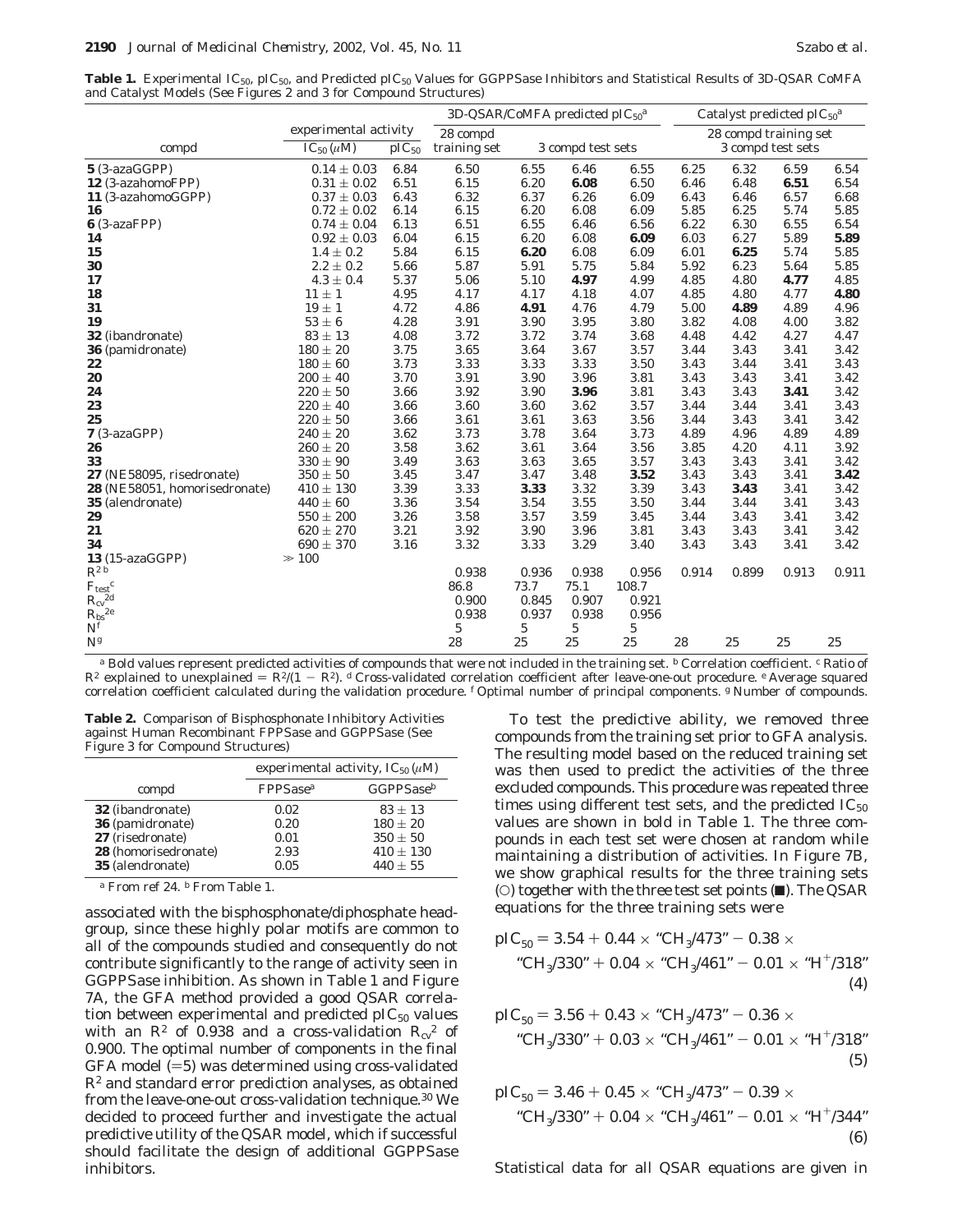Table 1. The rms error in predicted  $pIC_{50}$  of the test set compounds was 0.39, which corresponds to a factor of  $\sim$ 2.5 in predicting the experimental IC<sub>50</sub> values over the ∼700 *µ*M range in activity tested in Table 1. Using solely the nine predicted test set points, the correlation between experiment and prediction is  $R^2 = 0.882$ .

**SARs.** The library of compounds investigated contains many diverse structural features: ionic bisphosphonate and diphosphate groups; alkyl, alkenyl (prenyl), aryl, and heteroaryl side chains; 1-OH- and 1-H-bearing bisphosphonates; and nitrogen-containing or nitrogenfree side chains, together with different locations of the side chain nitrogens. With so many diverse structural features, QSAR methods are clearly desirable in order to begin to predict in a quantitative manner inhibitory activity over a wide range of values, but of course, it is also helpful to draw at least some more qualitative structural conclusions from an inspection of all of the results, to guide future inhibitor design. Here, we briefly outline some of the trends that are apparent.

First, it is evident that all eight aromatic bisphosphonates are extremely poor inhibitors of GGPPSase, even though several of them have low nanomolar  $IC_{50}$ values vs FPPSase. Second, the short alkyl chain nitrogen-containing bisphosphonates are also poor inhibitors. As shown in Table 1, ibandronate (**32**) has an 83  $\mu$ M IC<sub>50</sub> vs GGPPSase but only a 20 nM IC<sub>50</sub> vs FPPSase.24 These results might imply a rather different local structure in the GGPPSase and FPPSase E'<sup>I</sup> complexes or even different modes of binding. Alternatively, perhaps the side chains in the known potent FPPSase inhibitors are simply too short to act as competitive inhibitors since the substrate (FPP) has a 15 carbon side chain (or at least a continuous 12 carbon fragment) that can be expected to play an important role in binding to the active site, due to van der Waals dispersion forces or hydrophobic bonding. In the GGPPSase 3D-QSAR CoMFA,  $CH<sub>3</sub>-probe$  (van der Waals) interactions are clearly of importance, as may be seen in eq 3-6 above, while in FPPSase 3D-QSAR CoMFA models,<sup>31</sup> electrostatic interactions appear to be more important. Third, our results clearly confirm the importance of hydrophobic interactions in the case of the *n*-alkyl 1-hydroxy-1,1-bisphosphonates. As the *n*alkyl chain length increases, the  $IC_{50}$  values decrease essentially monotonically, from  $\sim$ 620 µM for C<sub>3</sub> to  $\sim$ 1  $\mu$ M for C<sub>9</sub>, C<sub>10</sub>, and C<sub>11</sub>. Fourth, the strong inhibition by 3-azaGGPP ( $IC_{50} = 140$  nM) is similar to that previously reported for the effect of this amino diphosphate on native GGPPSase from rat liver (90% inhibition at  $0.9 \mu M$ ).<sup>15a</sup> This potency is perhaps not surprising in view of its close resemblance to GGPP and the previous observation of product inhibition with bovine brain GGPPSase  $(K_i = 1.2 \mu M).$ <sup>32</sup>

The various isoprenoid amino diphosphates **5**, **6**, **11**, and **12** might interact with the GGPPSase active site in one of several ways: as analogues of the FPP substrate  $(S_1)$ , as analogues of either of the two different carbocation diphosphate ion pair intermediates, or as analogues of the GGPP product. If the mechanism follows the ionization-condensation-elimination sequence proposed by Poulter and co-workers for FPP-Sase,<sup>17,33</sup> the prenyl extension reaction would be initiated by formation of a farnesyl<sup>+</sup>/OPP<sup>-</sup> ion pair, and the



**Figure 6.** MCSG alignment of the 28 molecules that had quantitatively measurable activities together with the locations of the four descriptors given in eq 3. The alignments used **16** as the shape reference compound, as discussed in detail in the text.

second carbocation would be formed in the following condensation step with IPP (Figure 1). The sequence of reactions is clearly complex, but we have synthesized several homologues of azaprenyl FPP and GGPP, which allow us to test the hypothesis that these compounds are acting as carbocation intermediate analogues. First, the additional methylene group in 3-azahomoFPP (**12**) would increase the charge separation between ammonium and diphosphate moieties so that the product would more closely resemble the putative farnesyl<sup>+/</sup> OPP- ion pair intermediate, as illustrated in Figure 8A. The experimental values of 740 nM for **6** but 310 nM for **12** are consistent with this idea. Second, in the case of the GGPP analogues (Figure 8B), we anticipated that 3-azaGGPP (**5**) might mimic the geranylgeranyl pyrophosphate carbocation (E'I) prior to release from the enzyme, while 3-azahomoGGPP (**11**) would be a worse inhibitor, since it would mimic a  $C_{25}$  synthase inhibitor. The experimental results support this idea since the IC50 values for 3-azaGGPP (**5**) and 3-azahomoGGPP (**11**) are 140 and 370 nM, respectively. These trends are not seen in our QSAR modeling; however, this is most likely because the CoMFA (or Catalyst)  $IC_{50}$  predictions have about a factor of  $2-2.5$  error (see below). The chain terminus analogue 15-aza GGPP (**13**) showed no inhibition at 100  $\mu$ M, which evidently reflects the incompatibility of its charged terminus with the interior of the hydrophobic polyene binding pocket.

**Catalyst Pharmacophore Investigations.** The results presented above indicate that 3D-QSAR/CoMFA methodologies permit relatively accurate predictions of the activity of the bisphosphonate and diphosphate GGPPSase inhibitors investigated. However, we only investigated the single alignment described above, and clearly, other alignments are possible. A convenient approach to investigating multiple alignments is to use the Catalyst<sup>18,34</sup> approach in which large numbers of inhibitor conformations are considered and numerous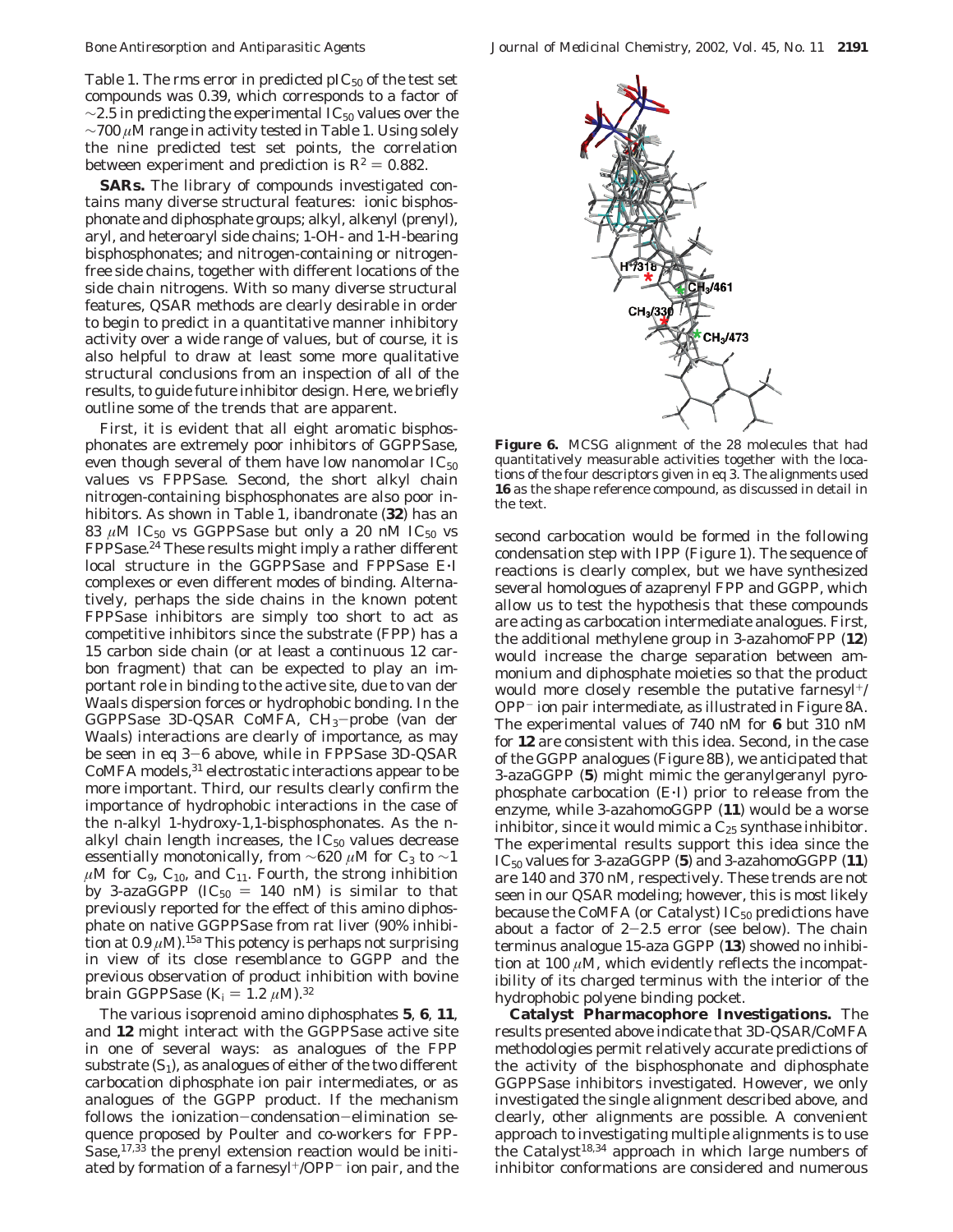

**Figure 7.** Graphical comparisons between experimental and predicted  $pIC_{50}$  values for GGPPSase inhibition. (A) A 28 compound training set. (B) Superposition of three sets of predictions for test set  $(\blacksquare)$  and training set  $(\bigcirc)$  compounds. For the test set only,  $R^2 = 0.882$  and rms error  $= 0.39$ .

pharmacophore hypotheses are generated. This approach has not only predictive utility but also provides a potentially useful graphical representation of the key structural features of a pharmacophore, suitable for virtual screening.

We therefore generated a pharmacophoric model for all compounds using the Hypogen module in the Catalyst software package.<sup>18</sup> To facilitate feature recognition, we used the structures from the 3D-QSAR/CoMFA model with explicitly defined single and double  $P-O$ bonds. Activity uncertainities of 3.0 (Catalyst default) were used for all compounds. Hydrophobic, negative ionizable, and positive charge features were considered for hypothesis generation, since these features are common among the most active compounds. We required hypotheses to have two negative ionizable groups in order to account for the bidentate interactions of diphosphates observed in the crystal structures of FPPS.27 While numerous hypotheses were generated, they all typically had quite similar features, with two negative ionizable groups and two or three hydrophobic features. One representative hypothesis is illustrated in Figure 9 in which the light blue spheres represent the two hydrophobic features while the dark blue



**Figure 8.** Schematic showing a comparison between (A) 3-azaFPP (**6**) and 3-azahomoFPP (**12**) structures with FPP and the putative carbocation-pyrophosphate ion pair. (B) 3-azaG-GPP (**5**) and 3-azahomoGGPP (**11**) with the putative (GG-PPH)<sup>+</sup> carbocation formed from FPP<sup>+</sup> and IPP. The 3azaGGPP species is thought to mimic the  $(GGPPH)^+$  carbocation.

spheres represent the two negative ionizable groups. This hypothesis is shown superimposed on (A) 3-azaG-GPP (**5**), (B) **17**, and (C) risedronate (**27**) in Figure 9. This figure clearly illustrates the key importance of the hydrophobic interactions in controlling activity. Compounds **5** and **17** have two and one hydrophobic "matches", respectively, while risedronate (**27**) has none. This agrees with the increasing  $IC_{50}$  values of 140 nM, 4.3, and  $350 \mu$ M, respectively, and similar low activities are predicted for other potent FPPSase inhibitors; see Table 2.

To further judge the predictive ability of this pharmacophore model, we again used the three training sets described above (results given in Table 1) to generate hypotheses containing two negative ionizable and two hydrophobic features to predict the activities of three sets of three test compounds, this time employing the Catalyst program. We found an  $R^2$  value of 0.948 between experiment and prediction (see Figure 10), together with a  $0.28$  pIC<sub>50</sub> rms error. We did not investigate numerous other alignments, conformations, or hypotheses in either the Catalyst or the CoMFA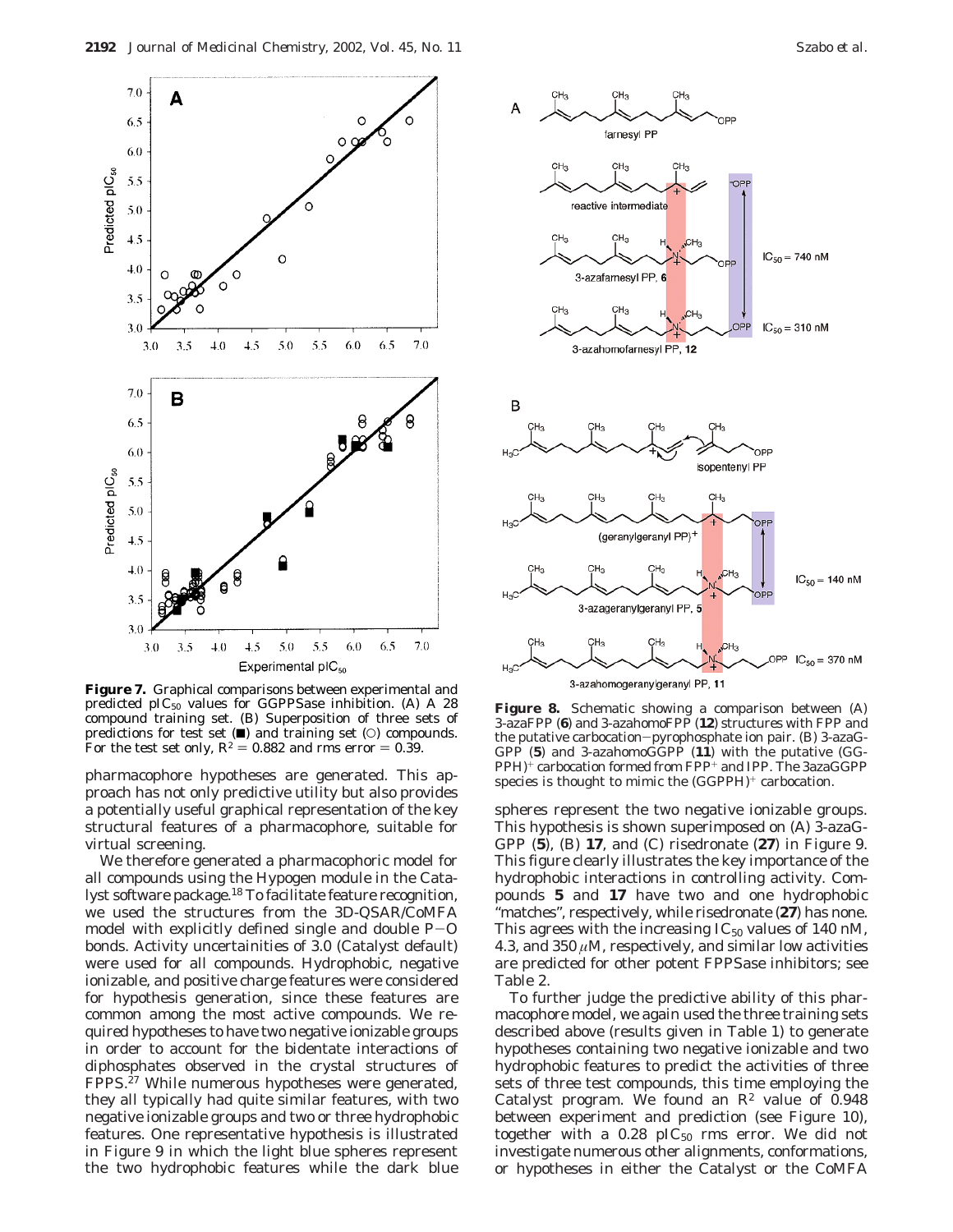

**Figure 9.** Catalyst pharmacophore hypothesis for GGPPSase inhibition by bisphosphonates and diphosphates. The light blue spheres represent hydrophobic components of the hypothesis, and the dark blue spheres represent negative ionizable components. Pharmacophore superimposed on (A) 3-azaGGPP (**5**); (B) **17**; and (C) risedronate (**27**).

methods, since the results already appeared quite respectable.

When taken together, these results clearly indicate that long chain alkyl bisphosphonates and related compounds can act as inhibitors of GGPPSase. While the  $IC_{50}$  values of most of the compounds investigated in this initial study are higher than those of the most potent FPPSase inhibitors, the  $IC_{50}$  values for the isoprenoid amino diphosphates are equal to or lower than those of pamidronate and alendronate (IC $_{50}$   $\approx$  0.2–  $0.5 \ \mu$ M), drugs widely used in bone resorption therapy. Because the longer chain inhibitors we have investigated are quite lipophilic, they can be expected to have improved absorption characteristics and may thus represent a novel approach to the design of bone antiresorption and antiparasitic agents.

#### **Conclusions**

The results described above are of interest for a number of reasons. First, we have carried out a detailed study of the inhibition of an enzyme in the isoprenoid biosynthetic pathway, GGPPSase, by a broad range of bisphosphonate inhibitors and azaprenyl diphosphate analogues. The range of  $IC_{50}$  values varies from 140 nM to ∼690 *µ*M. Second, we have carried out the first QSAR study of the inhibition of GGPP synthase using 3D-QSAR/CoMFA techniques. The results show good agreement between experimental and predicted  $\text{pIC}_{50}$  values  $(R^2 = 0.938, R_{cv}^2 = 0.900, R_{bs}^2 = 0.938, \text{ and } F\text{-test} =$ 86.8), and the method has predictive utility as evidenced by prediction of the activity of nine test set compounds with an rms  $\text{pIC}_{50}$  error of 0.39. Third, an analysis of the CoMFA inhibition results clearly indicates the importance of van der Waals interactions in GGPPSase inhibition. Fourth, using Catalyst, we developed a



**Figure 10.** Graph showing correlation between experimental and Catalyst predicted  $\text{pIC}_{50}$  values. (A) A 28 compound training set. (B) Superposition of three sets of predictions for test set  $(\blacksquare)$  and training set  $(\bigcirc)$  compounds. For the test set only,  $R^2 = 0.948$  and rms error  $= 0.28$ .

pharmacophore model (hypothesis) for GGPPSase inhibition that also had promising predictive ability and confirmed the importance of hydrophobic interactions in GGPPSase inhibition together with, as expected, the importance of negative ionizable groups. Overall, given the important role of geranylgeranylation in osteoclast function (bone resorption) as well as in the growth of parasitic protozoa, these results imply that GGPPSase inhibitors appear to be attractive candidates for the development of future drugs, which can be expected to have improved absorption characteristics due to their more lipophilic character.

### **Experimental Section**

**Inhibitors.** Experimental procedures and characterization data are provided below for 3-azaFPP (**6**) (eq 1) and 3-azahomoFPP (**12**) (eq 2). Purities of the 3-azaprenyl and 3-azahomoprenyl PPs were judged to be  $\geq 90-95\%$  from inspection and integration of their <sup>1</sup>H and <sup>31</sup>P NMR spectra (see Supporting Information). 15-azaGGPP (**13**) was available from previous work.35

Samples of bisphosphonates **<sup>14</sup>**-**29**, **<sup>31</sup>**, and **<sup>33</sup>**-**<sup>36</sup>** were available from previous work.10 The purity of all bisphosphonates was verified by microchemical analysis (H/C/N/P) and via 13C, 31P, and 1H NMR spectroscopy; the 1H NMR experi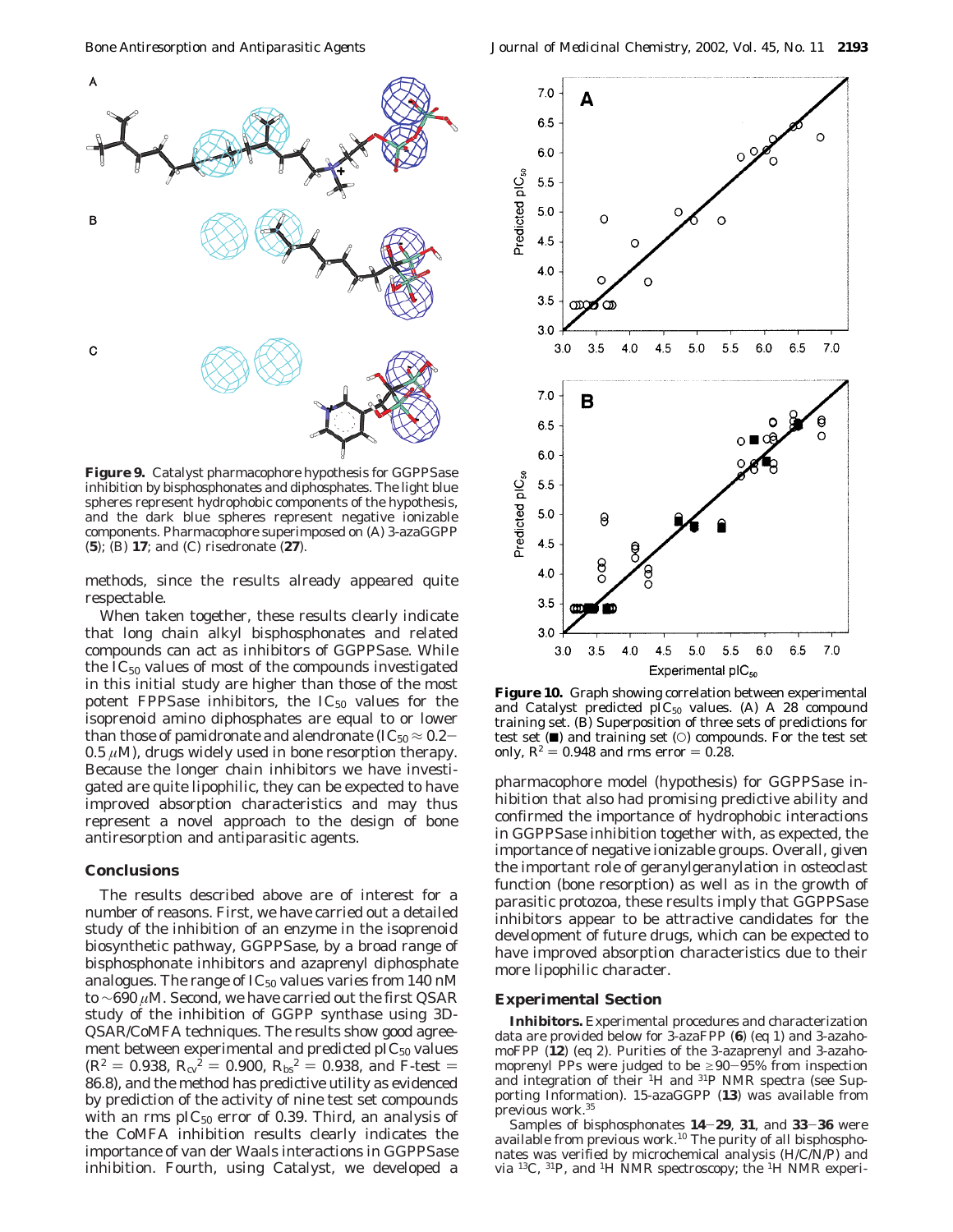ments were performed in triplicate using an internal maleic acid quantitation standard.

*N***-Methyl-4,8-dimethyl-3***E***,7***E***-nonadien-1-amine** (**2b**)**.** The procedure was based on the literature.<sup>15b,36</sup> Lithiation of *N*′-*tert*-butyl-*N*,*N*-dimethylformamidine (2.4 g, 18.8 mmol) in dry THF (60 mL) with *tert*-butyllithium (13 mL, 1.7 M, 22.1 mmol) in pentane at  $-25$  °C for 1 h was followed by alkylation with geranyl chloride (2.9 g, 17 mmol) in THF (10 mL) at  $-78$ °C to room temperature (2 h). Hydrolysis of the crude formamidine in 4:1 methanol-water (70 mL) containing KOH (4.8 g, 85 mmol) at reflux (ca. 12 h) afforded amine **2b** (2.7 g, 95%) as a colorless oil, which was used without further purification. TLC  $R_f$  0.12 (33% MeOH/CH<sub>2</sub>Cl<sub>2</sub>). <sup>1</sup>H NMR, <sup>13</sup>C NMR, and IR data agreed with the literature values.<sup>15b</sup>

**1,1-Dimethylethyl 2-[***N***-Methyl-***N***-[4,8-dimethyl-3***E***,7***E***nonadienyl]amino]ethanoate** (**3b**)**.** Alkylation of amine (2.7 g, 16.2 mmol) with *tert*-butyl bromoacetate (3.3 g, 17.0 mmol) in the presence of triethylamine (1.8 g, 17.8 mmol) in dry THF (18 mL) under  $N_2$  was carried out by a literature procedure.<sup>15b</sup> Purification of the crude product by column chromatography with 50% ether/pentane gave 4.1 g (90%) of the known amino ester **3b** as a colorless oil. TLC *Rf* 0.63 (33% EA/hexane). 1H NMR, 13C NMR, and IR data agreed with the literature values.<sup>15b</sup>

**2-[***N***-Methyl-***N***-[4,8-dimethyl-3***E***,7***E***-nonadienyl]amino] ethanol** (**4b**)**.** The procedure was based on the literature for a related compound.15b A suspension of LiAlH4 (742 mg, 19.5 mmol) in dry ether (50 mL) under  $N_2$  was stirred and cooled at 0 °C as amino ester **3b** (1.7 g, 5.9 mmol) in ether (15 mL) was added dropwise. The mixture was stirred at room temperature for 2 h and cooled to 0 °C. Water (0.8 mL), 15% aqueous KOH (0.8 mL), and water (2.2 mL) were added in succession.<sup>37</sup> After it was stirred at room temperature for 1 h, the insoluble salts were removed by filtration, and the filtrate was concentrated. Purification by column chromatography with 50% ether/pentane gave 1.3 g (94%) of amino alcohol **4b** as a colorless oil. TLC  $R_f$  0.35 (33% MeOH/CH<sub>2</sub>Cl<sub>2</sub>). <sup>1</sup>H NMR (500 MHz, CDCl<sub>3</sub>):  $\delta$  5.08-5.01 (m, 2 H), 3.53 (t, 2 H,  $J = 54$ ) 3.22 (br s 1 H) 2.48 (t 2 H  $I = 54$ ) 2.37 (t 2 H  $I =$ 5.4), 3.22 (br. s, 1 H), 2.48 (t, 2 H,  $J = 5.4$ ), 2.37 (t, 2 H,  $J = 71$ ), 2.22 (s, 3 H), 2.12 (g, 2 H,  $J = 75$ ), 2.01 (g, 2 H,  $J = 75$ ) 7.1), 2.22 (s, 3 H), 2.12 (q, 2 H,  $J = 7.5$ ), 2.01 (q, 2 H,  $J = 7.5$ ), 1.93 (t, 2 H, *J* = 8.1), 1.62 (s, 3 H), 1.57 (s, 3 H), 1.55 (s, 3 H).<br><sup>13</sup>C NMR (125 MHz, CDCl<sub>3</sub>):  $\delta$  136.3, 131.2, 124.1, 121.6, 58.6, 58.3, 57.4, 41.5, 39.6, 26.5, 25.8, 25.5, 17.5, 15.9. IR (thin film): *ν*max 3421, 2966, 2923, 2854, 2798, 1668, 1452, 1376, 1041 cm-1. EIMS: *<sup>m</sup>*/*<sup>z</sup>* 226.2 [M + H]<sup>+</sup> (1), 194.2 (2), 124.1 (1), 88.1 (100), 69.1 (9), 57.0 (5). HREIMS: *m*/*z* 224.2018 (calcd for C<sub>14</sub>H<sub>26</sub>NO,  $[M - H]$ <sup>+</sup> 224.2014).

**2-[***N***-Methyl-***N***-[4,8-dimethyl-3***E***,7***E***-nonadienyl]amino]** ethyl Diphosphate (3-azaFPP, 6). Literature methods<sup>20</sup> were used with some modifications including omission of the cellulose column chromatography step. A solution of amino alcohol **4b** (257 mg, 1.1 mmol) and triethylamine (173 mg, 173 mmol) in dry  $CH_2Cl_2$  (11 mL) under  $N_2$  was stirred and cooled at -15 °C as methanesulfonyl chloride (0.1 mL, 1.3 mmol) was added dropwise. After 0.5 h, the product was extracted with ice-cold  $CH_2Cl_2$  (10 mL). The organic layer was washed with ice-cold saturated NaHCO<sub>3</sub> ( $2 \times 10$  mL), dried (MgSO<sub>4</sub>), and concentrated to 5 mL. MeCN (15 mL) was added to the solution of mesylate/chloride in  $CH_2Cl_2$  (5 mL). The solution was concentrated to 2 mL and stirred in an ice bath as tris(tetra*n*-butyl)ammonium hydrogen pyrophosphate (2.7 g, 2.8 mmol) in MeCN (3 mL) was added. The suspension was stirred at room temperature for 6 h. After it was washed with pentane  $(3 \times 10 \text{ mL})$  and concentrated, the residue was dissolved in 2 mL of ion exchange buffer  $(25 \text{ mM } NH_4HCO_3$  containing  $2\%$ (v/v) 2-propanol). The resulting solution was passed through a column (2 cm  $\times$  10 cm) of Dowex AG 50W-X8 (100-200 mesh) cation-exchange resin (ammonium form). The column was eluted with 2 column volumes of ion exchange buffer, and the eluant was lyophilized to dryness. The residual white solid was partially dissolved in 20 mL of 3:5:5 (v/v/v) 25 mM aqueous  $NH<sub>4</sub>HCO<sub>3</sub>–MeCN-2-propanol.$  The gellike mixture was vortexed, the suspension was centrifuged, and the supernatant solution was decanted into another round-bottomed flask. The

extractions were repeated  $\geq$ 5 times until a white solid was completely formed. The extraction sequence was then repeated with 4:5:5 (v/v/v) 25 mM aqueous  $NH_4HCO_3/CH_3CN/2-pro$ panol. The combined supernant solutions were concentrated to near dryness by rotary evaporation. The solid was dissolved in 25 mM NH<sub>4</sub>HCO<sub>3</sub> (10 mL), and the solution was lyophilized to dryness to give 3-aza FPP **6** (308 mg, 60% yield, 91% purity by <sup>31</sup>P NMR) as a white solid. <sup>1</sup>H NMR (500 MHz, ND<sub>4</sub>OD/ D2O): *δ* 5.01 (br, 2 H), 4.18 (br, 2 H), 3.35 (br, 2 H), 3.03 (br, 2 H), 2.83 (s, 3 H), 2.39 (br, 2 H), 1.97 (q, 2 H,  $J = 6.2$ ), 1.90 (br, 2 H), 1.57 (s, 3 H), 1.55 (s, 3 H), 1.49 (s, 3 H). 13C NMR (125 MHz, ND<sub>4</sub>OD/D<sub>2</sub>O):  $\delta$  139.3, 131.2, 124.2 (d,  $J = 7.4$ ),<br>118.0 (d,  $J = 5.5$ ), 59.5, 55.4 (d,  $J = 17.5$ ), 39.5 (d,  $J = 8.3$ ) 118.0 (d,  $J = 5.5$ ), 59.5, 55.4 (d,  $J = 17.5$ ), 39.5 (d,  $J = 8.3$ ), 39.1, 38.4 (d,  $J = 9.2$ ), 26.0, 25.1 (d,  $J = 6.4$ ), 22.1, 17.0 (d,  $J$ 39.1, 38.4 (d,  $J = 9.2$ ), 26.0, 25.1 (d,  $J = 6.4$ ), 22.1, 17.0 (d, J  $= 6.4$ ), 15.4 (d,  $J = 6.4$ ). <sup>31</sup>P NMR (202 MHz, ND<sub>4</sub>OD/D<sub>2</sub>O):  $\delta$  $-6.34$  (d, 1 P,  $J = 19.8$ ),  $-10.02$  (d, 1 P,  $J = 19.8$ ). LRFABMS  $(H<sub>2</sub>O)$ :  $m/z$  386.2. HRFABMS (positive ion) calcd for  $C<sub>14</sub>H<sub>30</sub>$ -NO7P2, 386.1498; found, 386.1498. The 31P NMR spectrum showed an extra peak attributed to inorganic pyrophosphate  $[\delta_P -7.49$  (s, 0.09 P)].

**1,1-Dimethylethyl 3-[***N***-Methyl-***N***-[4,8-dimethyl-3***E***,7***E***nonadienyl]amino]propanoate** (**9**)**.** The procedure was based on a literature procedure for a different compound.38 A solution of the *N*-methylamine **2b** (715 mg, 4.3 mmol) in dry MeOH (15 mL) under  $N_2$  was stirred at room temperature as *tert*-butyl acrylate (1.1 mL, 8.5 mmol) was added. The solution was refluxed for 1 day. After it was concentrated under reduced pressure, the residue was subjected to column chromatography with 33% EA/hexane to give 913 mg (72%) of the *â*-amino ester **9** as a colorless oil. TLC *Rf* 0.40 (33% EA/ hexane). 1H NMR (500 MHz, CDCl3): *<sup>δ</sup>* 5.09-5.03 (m, 2 H), 2.65 (t, 2 H,  $J = 7.3$ ), 2.35 (t, 2 H,  $J = 7.7$ ), 2.32 (t, 2 H,  $J =$ 7.5), 2.21 (s, 3 H), 2.12 (q, 2 H,  $J = 7.9$ ), 2.03 (q, 2 H,  $J = 7.9$ ), 1.94 (t, 2 H,  $J = 8.1$ ), 1.64 (d, 3 H,  $J = 1.1$ ), 1.58 (s, 3 H), 1.56 (s, 3 H), 1.41 (s, 9 H). 13C NMR (125 MHz, CDCl3): *δ* 172.0, 136.2, 131.3, 124.2, 121.7, 80.2, 57.2, 52.8, 41.8, 39.6, 33.6, 28.0, 26.6, 26.0, 25.6, 17.6, 16.0. IR (thin film): *ν*max 2975, 2927, 2852, 2795, 1731, 1454, 1367, 1255, 1155, 1039, 848 cm-1. EIMS:  $m/z 310.5$  [M + H]<sup>+</sup> (1), 254.2 (1), 236.2 (3), 194.2 (13), 172.1 (40), 116.1 (100), 88.1 (1), 74.1 (9), 57.1 (5). HREIMS:  $m/z$  308.2586 (calcd for  $C_{19}H_{34}NO_2$  [M - H]<sup>+</sup> 308.2590).

**3-[***N***-Methyl-***N***-[4,8-dimethyl-3***E***,7***E***-nonadienyl]amino] propanol** (**10b**)**.** The LiAlH4 reduction of **9** was carried out as described above for **4b**. Yield, 389 mg (91%). TLC *Rf* 0.35 (33% MeOH/CH2Cl2). 1H NMR (500 MHz, CDCl3): *<sup>δ</sup>* 5.09- 5.03 (m, 2 H), 3.76 (t, 2 H,  $J = 5.1$ ), 2.57 (t, 2 H,  $J = 5.6$ ), 2.35  $(t, 2 H, J = 7.3), 2.23 (s, 3 H), 2.15 (q, 2 H, J = 7.7), 2.04 (q,$ 2 H,  $J = 7.7$ , 1.95 (t, 2 H,  $J = 7.9$ ), 1.66 (quintet, 2 H,  $J =$ 5.1), 1.64 (s, 3 H), 1.59 (s, 3 H), 1.57 (s, 9 H). 13C NMR (125 MHz, CDCl<sub>3</sub>): δ 136.5, 131.2, 124.2, 121.3, 64.6, 58.3, 57.8, 41.8, 39.6, 27.6, 26.5, 25.8, 25.6, 17.6, 15.9. IR (thin film): *ν*max 3378 (-OH), 2925, 2852, 2800, 1668, 1452, 1376, 1128, 1051, 835 cm-1. EIMS: *<sup>m</sup>*/*<sup>z</sup>* 240.2 [M + H]<sup>+</sup> (2), 194.2 (3), 172.1 (2), 116.1 (4), 102.1 (100), 88.1 (5), 69.1 (8), 58.1 (61). HREIMS: *<sup>m</sup>*/*<sup>z</sup>* 238.2172 (calcd for C15H28NO [M - H]<sup>+</sup> 238.2171).

**3-[***N***-Methyl-***N***-[4,8-dimethyl-3***E***,7***E***-nonadienyl]amino] propyl Diphosphate (3-azahomoFPP, 12).** The diphosphate was prepared from amino alcohol **10b** as described above for **4b** except that the extraction buffer was 1:2:2 (v/v/v) 25 mM aqueous  $NH_4HCO_3/CH_3CN/2$ -propanol. Yield, 353 mg (80%, 93% purity by <sup>31</sup>P NMR). <sup>1</sup>H NMR (500 MHz, ND<sub>4</sub>OD/D<sub>2</sub>O): *δ* 4.93 (br d, 2 H,  $J = 6.9$ ), 3.84 (t, 2 H,  $J = 5.8$ , 5.6), 3.09 (t, 2 H,  $J = 7.1$ ), 2.90 (t, 2 H,  $J = 7.5$ ), 2.65 (s, 3 H), 2.26 (q, 2 H,  $J = 7.9$ , 1.92-1.86 (m, 4 H), 1.84 (q, 2 H,  $J = 7.5$ ), 1.47 (s, 6 H), 1.40 (s, 3 H). 13C NMR (125 MHz, ND4OD/D2O): *δ* 139.9, 132.6, 124.2, 118.1, 62.9, 54.7, 53.1, 39.7, 39.0, 38.5 (d, *<sup>J</sup>* ) 3.7), 25.9, 25.1, 24.6 (d,  $J = 8.3$ ), 22.1, 17.1, 15.4. <sup>31</sup>P NMR (202 MHz, ND<sub>4</sub>OD/D<sub>2</sub>O):  $\delta$  -7.66 (d, 1 P, J = 19.8), -9.70 (d, 1 P,  $J = 21.4$ ). LRFABMS (H<sub>2</sub>O):  $m/z$  400.2. HRFABMS (positive ion) Calcd for  $C_{15}H_{32}NO_7P_2$ , 400.1654; found, 400.1652. The 31P NMR spectrum showed an extra peak attributed to inorganic monophosphate  $[\delta_P 1.44$  (s, 0.07 P)].

*N***-Octylaminomethane-1,1-bisphosphonic Acid (30).** This compound was prepared by reaction of *n*-octylamine with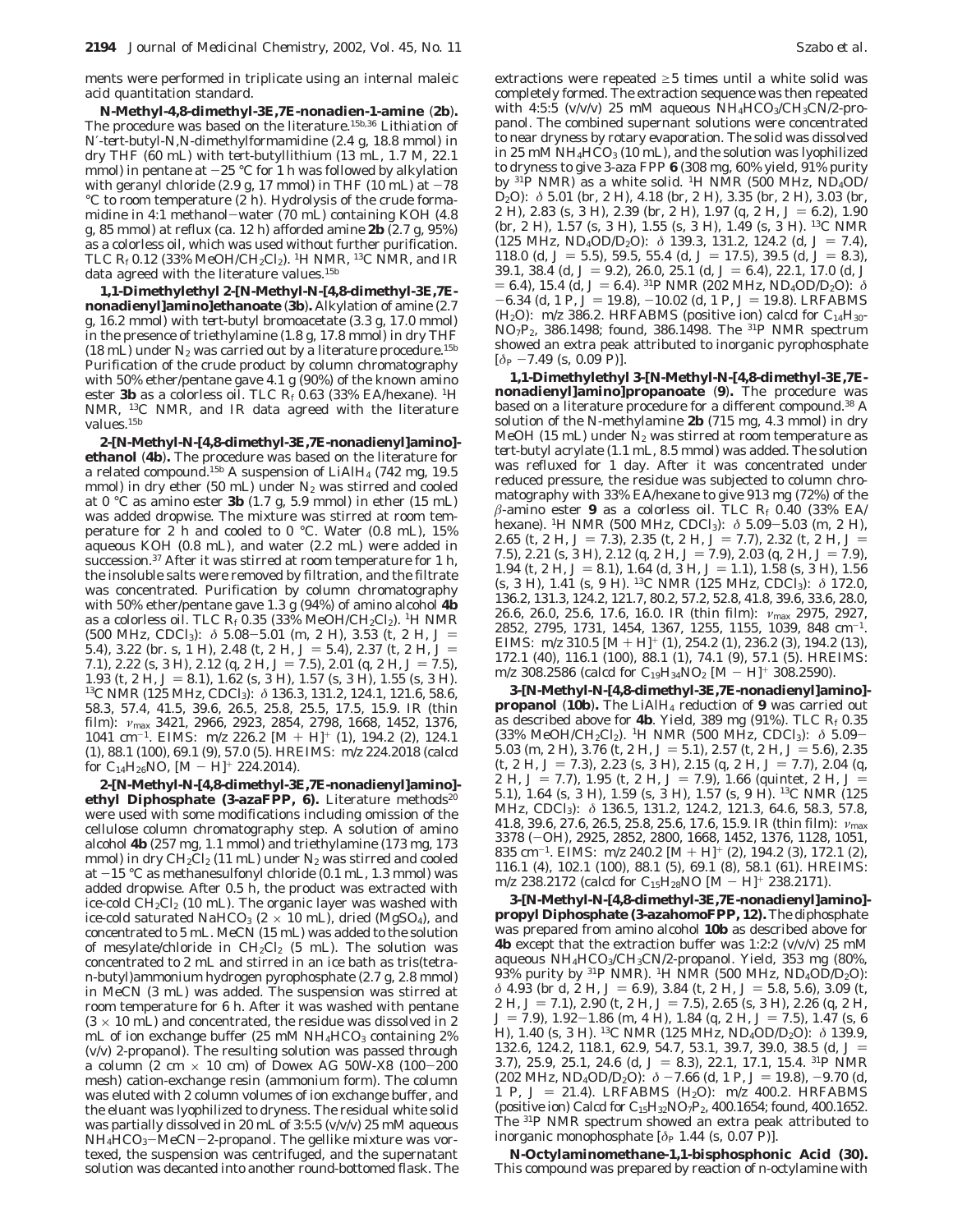ethyl orthoformate and diethyl phosphite followed by hydrolysis in 6 M HCl.<sup>10,22</sup>

*N-***Methyl***-N***-pentyl-3-amino-1-hydroxypropane-1,1-bisphosphonic Acid (Ibandronate, 32).** The bisphosphonate was prepared by reaction of *N*-methyl-*N*-pentylamine and acrylonitrile followed by hydrolysis in  $75\%$   $H_2SO_4$  and reductive phosphonylation with H<sub>3</sub>PO<sub>3</sub>/PCl<sub>3</sub>.<sup>10,21</sup> Absolute compound purities as determined from these experiments were 98.2 and 99.4% for **30** and **32**, respectively.

**Inhibition of hrGGPP Synthase.** The following hexahistagged human recombinant (hr) geranyl-geranyl diphosphate synthase (320AA)<sup>16</sup>-MGSSHHHHHHSSGLVPRGSHMEKT-QETVQRILLEPYKYLLQLPGKQVRTKLSQAFNHWLK-VPEDKLQIIIEVTEMLHNASLLIDDIEDNSKLRRGFPV-AHSIYGIPSVINSANYVYFLGLEKVLTLDHPDAVKLFT-RQLLELHQGQGLDIYWRDNYTCPTEEEYKAMVLQKT-GGLFGLAVGLMQLFSDYKEDLKPLLNTLGLFFQIRDD-YANLHSKEYSENKSFCEDLTEGKFSFPTIHAIW-SRPESTQVQNILRQRTENIDIKKYCVHYLEDVGS-FEYTRNTLKELEAKAYKQIDARGGNPELVALVKHL-SKMFKEENE-was used in this study. A cDNA coding for this enzyme was cloned into the *Nde*I and *Bam*HI sites of an expression vector pET-15b (Novagen). *Escherichia coli* BL21 (DE3) cells transformed with the plasmid were grown to an A600 of 0.6. Isopropyl 1-thio-*â*-D-galactopyranoside was added to a final concentration of 1 mM, and after 3 h culture, the cells were collected and suspended in 20 mM Tris-HCl buffer (pH 7.9) containing 5 mM imidazole and 500 mM NaCl. The suspensions were sonicated, and the expressed hexahis-tagged proteins were purified by nickel affinity column chromatography. The purified enzyme fractions were combined, dialyzed against Tris-HCl buffer (pH 7.9) containing 500 mM NaCl, and stored at  $-80$  °C before use. Protein (100 ng) in 50 mM potassium phosphate buffer (pH  $7.0$ ) containing 5 mM MgCl<sub>2</sub>,  $2 \text{ mM DTT}$ , 1 mg/mL BSA, and either  $25 \mu \text{M}$  GPP or FPP in a total volume of 23.5  $\mu$ L was incubated at 0 °C for 15 min. Then, 1.5  $\mu$ L of a 0.35 mM solution of  $[$ <sup>14</sup>C]IPP was added, the mixture was incubated at 37 °C for 15 min, and the pH was lowered by addition of 75 *µ*L of HCl/MeOH to effect hydrolysis of the allylic PPs present. Following a second 15 min incubation at 37 °C, the reaction mixture was neutralized by addition of 37.5 *µ*L of 6 N NaOH. Prenyl alcohols were then extracted with 200 *µ*L of hexane, and a 100-*µ*L aliquot was transferred to a scintillation vial for radioactivity counting. The quantitative activity results used in the QSAR analysis and reported in Table 1 were derived only using FPP as the substrate. The distribution of 14C before acidification and hydrolysis was determined by separating IPP, GPP, FPP, and GGPP using normal phase TLC (Merck 11845 silica gel plates) using a 2-propanol/ammonia/ $H_2O$  6:3:1 (v/v/v) solvent system (Figure 4). Spots were visualized with a Bio-image analyzer BAS1000 (Fuji Film).

**3D-QSAR/CoMFA.** CoMFA was performed within the QSAR module of Cerius<sup>2</sup> 4.6 using default settings. Molecular mechanics calculations were carried out with the Cerius<sup>2</sup> standard universal force field, with a convergence criterion requiring a minimum energy change of 0.001 kcal/mol. Charge calculations were performed by using the Gasteiger-Marsili method.<sup>28</sup> CoMFA was used to evaluate the interaction energy between a probe  $(H^+, OH^-$  (donor/acceptor), and CH<sub>3</sub>), and the molecule of interest at a series of points defined by a rectangular grid around the surface of the aligned molecules. The atomic coordinates of the models were used to compute field values on each point of the 3D grid. Grid size was adjusted to 2.00 Å. Each energy associated with an MFA grid point served as input for calculation of the QSAR results. To obtain a quantitative analysis of the dependence of biological activity on MFA parameters, regression analysis was applied, leading to the equations given in the text.

**Supporting Information Available:** Schemes 1 and 2 showing synthetic routes to azaprenyl diphosphates **<sup>5</sup>**-**7**, **<sup>11</sup>**, and **12** and general experimental aspects. This material is available free of charge via the Internet at http://pubs.acs.org.

**Acknowledgment.** This work was supported by the United States Public Health Organization (NIH Grants GM-50698 (E.O.) and GM-13956 (R.M.C.)), by the UNDP/World Bank/WHO Special Program for Research and Training in Tropical Diseases (TDR) (E.O.), and by the National Computational Science Alliance (NSF Grants MCB-000016N (E.O.), MCB-000018N (E.O.), and MCB-000020N (E.O.)). C.M.S. was supported by NIH Training Grant GM-08276. M.B.M. was an American Heart Association, Midwest Affiliate, Predoctoral Fellow.

#### **References**

- (1) Jacobson, T. A.; Schein, J. R.; Williamson, A.; Ballantyne, C. M. Maximizing the Cost-Effectiveness of Lipid-Lowering Therapy. *Arch. Intern. Med.* **<sup>1998</sup>**, *<sup>158</sup>*, 1977-1989.
- (2) Martin, M. B.; Arnold, W.; Heath, H. T., III; Urbina, J. A.; Oldfield, E. Nitrogen-Containing Bisphosphonates as Carbocation Transition State Analogues for Isoprenoid Biosynthesis. *Biochem. Biophys. Res. Commun.* **<sup>1999</sup>**, *<sup>263</sup>*, 754-758.
- (3) Cromartie, T. H.; Fisher, K. J.; Grossman, J. N. The Discovery of a Novel Site of Action of Herbicidal Bisphosphonates. *Pestic. Biochem. Physiol.* **<sup>1999</sup>**, *<sup>63</sup>*, 114-126.
- (4) Keller, R. K.; Fliesler, S. J. Mechanism of Aminobisphosphonate Action: Characterization of Alendronate Inhibition of the Isoprenoid Pathway. *Biochem. Biophys. Res. Commun.* **1999**, *266*, <sup>560</sup>-563. (5) Bergstrom, J. D.; Bostedor, R. G.; Masarachia, P. J.; Reszka, A.
- A.; Rodan, G. Alendronate is a Specific, Nanomolar Inhibitor of Farnesyl Diphosphate Synthase. *Arch. Biochem. Biophys.* **2000**,
- *<sup>373</sup>*, 231-241. (6) Grove, J. E.; Brown, R. J.; Watts, D. J. The Intracellular Target for the Antiresorptive Aminobisphosphonate Drugs in *Dictyostelium discoideum* is the Enzyme Farnesyl Diphosphate Syn-
- thase. *J. Bone Miner. Res.* **<sup>2000</sup>**, *<sup>15</sup>*, 971-981. (7) van Beek, E.; Pieterman, E.; Cohen, L.; Lowik, C.; Papapoulos, S. Farnesyl Pyrophosphate Synthase is the Molecular Target of Nitrogen-Containing Bisphosphonates. *Biochem. Biophys. Res. Commun.* **<sup>1999</sup>**, *<sup>264</sup>*, 108-111.
- (8) Benford, H. L.; McGowan, N. W.; Helfrich, M. H.; Nuttall, M. E.; Rogers, M. J. Visualization of Bisphosphonate-Induced Caspase-3 Activity in Apoptotic Osteoclasts in vitro. *Bone* **2001**,
- *<sup>28</sup>*, 465-473. (9) Halasy-Nagy, J. M.; Rodan, G. A.; Reszka, A. A. Inhibition of Bone Resorption by Alendronate and Risedronate does not Require Osteoclast Apotosis. Bone 2001, 29, 553-559. Require Osteoclast Apotosis. *Bone* **<sup>2001</sup>**, *<sup>29</sup>*, 553-559. (10) Martin, M. B.; Grimley, J. S.; Lewis, J. C.; Heath, H. T., III;
- Bailey, B. N.; Kendrick, H.; Yardley, V.; Caldera, A.; Lira, R.; Urbina, J. A.; Moreno, S. N.; Docampo, R.; Croft, S. L.; Oldfield, E. Bisphosphonates Inhibit the Growth of *Trypanosoma brucei*, *Trypanosoma cruzi*, *Leishmania donovani, Toxoplasma gondii*, and *Plasmodium falciparum*: a Potential Route to Chemotherapy. *J. Med. Chem.* **<sup>2001</sup>**, *<sup>44</sup>*, 909-916.
- (11) Moreno, B.; Bailey, B. N.; Luo, S.; Martin, M. B.; Kuhlenschmidt, M.; Moreno, S. N. J.; Docampo, R.; Oldfield, E. 31P NMR of Apicomplexans and the Effects of Risedronate on *Cryptosporidium parvum* Growth. *Biochem. Biophys. Res. Commun.* **2001**,
- *<sup>284</sup>*, 632-637. (12) Yardley, V.; Khan, A. A.; Martin, M. B.; Slifer, T. R.; Araujo, F. G.; Moreno, S. N. J.; Docampo, R.; Croft, S. L.; Oldfield, E. In Vivo Activity of the Farnesyl Pyrophosphate Synthase Inhibitors Alendronate, Pamidronate and Risedronate Against *Leishmanai donovani* and *Toxoplasma gondii*. *Antimicrob. Agents Chemoth-*
- *er.* **<sup>2002</sup>**, *<sup>46</sup>*, 929-931. (13) Rodriguez, N.; Bailey, B. N.; Martin, M. B.; Oldfield, E.; Urbina, J. A.; Docampo, R. Unpublished results.
- (14) Coxon, F. P.; Helfrich, M. H.; Van't Hof, R.; Sebti, S.; Ralston, S. H.; Hamilton, A.; Rogers, M. J. Protein Geranylgeranylation is Required for Osteoclast Formation, Function, and Survival: Inhibition by Bisphosphonates and GGTI-298. *J. Bone Miner.*
- *Res.* **<sup>2000</sup>**, *<sup>15</sup>*, 1467-1476. (15) (a) Sagami, H.; Korenaga, T.; Ogura, K.; Steiger, A.; Pyun, H. J.; Coates, R. M. Studies on Geranylgeranyl Diphosphate Synthase from Rat Liver: Specific Inhibition by 3-Azageranylgeranyl Diphosphate. *Arch. Biochem. Biophys.* **<sup>1992</sup>**, *<sup>297</sup>*, 314-320. (b) Steiger, A.; Pyun, H.-J.; Coates, R. M. Synthesis and Characterization of Aza Analogue Inhibitors of Squalene and Geranylgeranyl Diphosphate Synthases. *J. Org. Chem.* **1992**, *57*, <sup>3444</sup>-3449.
- (16) Kuzuguchi, T.; Morita, Y.; Sagami, I.; Sagami, H.; Ogura, K. Human Geranylgeranyl Diphosphate Synthase: cDNA Cloning and Expression. *J. Biol. Chem.* **<sup>1999</sup>**, *<sup>274</sup>*, 5888-5894.